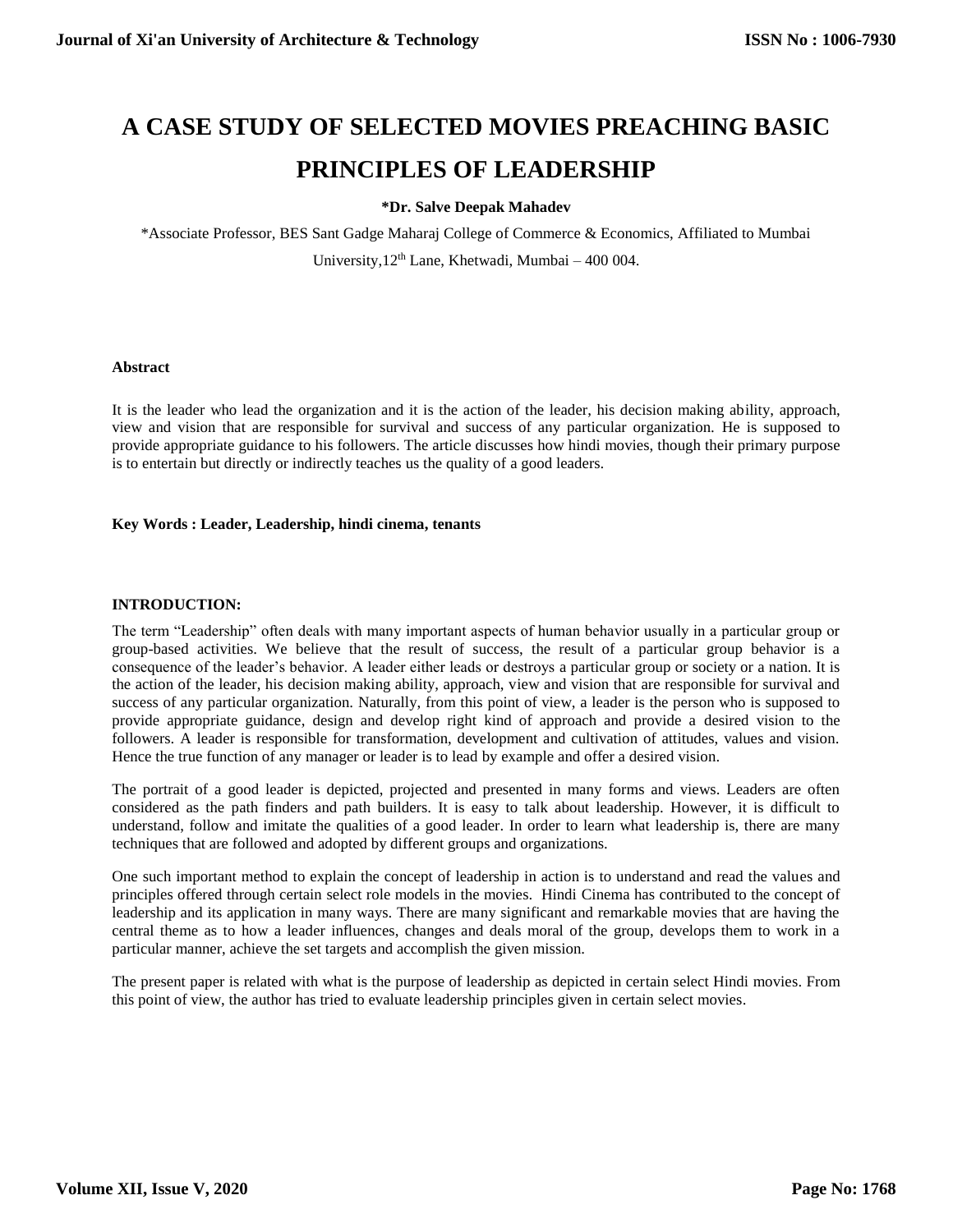# **METHODOLOGY:**

The researcher has studied stories of six different movies and analyzed the leadership secrets that are depicted through these movies. The movies selected for the purpose of the present study are:-

- 1) Do Aankhe Baarah Haath
- 2) Naya Daur
- 3) Gandhi
- 4) Chak De India and
- 5) Lagaan

From all the above movies, the researcher has identified certain select events which are useful to explain the concept of leadership in action. Similarly the researcher has tried identified to find the secrets of leadership that are presented in these movies.

# **CONCEPT OF LEADERSHIP:**

Leadership as a concept has a vital importance in the organizational life. Organization is not merely sum total of people but it is a group of people who are working for a common purpose and have a common goal for which they are ready to share, sacrifice and contribute their resources, abilities, strengths so that the common cause can be rightly achieved.

From this point of view, every organization has an action with a purpose. It is rightly said by N. Hill that *"A man without purpose is like a ship without compass".* This is very true because unless and until a leader has a definite purpose and is working for it he cannot give the desired direction to the group which he leads. The concept of leadership usually has five basic tenants. In order to make a leader effective, these tenements' should be rightly achieved. These are:

- 1. Purpose-Passion
- 2. Values reflected passions behavior
- 3. Heart-Compassion
- 4. Relationship-Connectedness
- 5. Self Discipline-Consistency

# **1. PASSION FOR PURPOSE:**

Many leaders have searched for years and even decades to find out a purpose for their leadership. It is relatively easy to state the purpose in the early life. However, having a right understanding of this purpose and working for it required lot of careful thinking. Unless and until such kind of **thinking and in depth understanding** of the purpose is rightly perceived by the leader, he cannot give right results.

# **2. VALUES:**

A Leadership is actually values in action. The values of a person that they are practiced by him often indicate how he really reacts to different situations, whether he sticks to certain basic principles and whether these principles and values become his guiding starts or not. From this point of view, values have a great role in development of leadership.

# **3. HEART-COMPASSION:**

A leader must have a heart when he acts, he must show sympathy, he must accept problems and difficulties of others and he should come forward with a positive helping hand to resolve those problems. A leader in true sense can never be self-centered and cannot think only of his personal interest.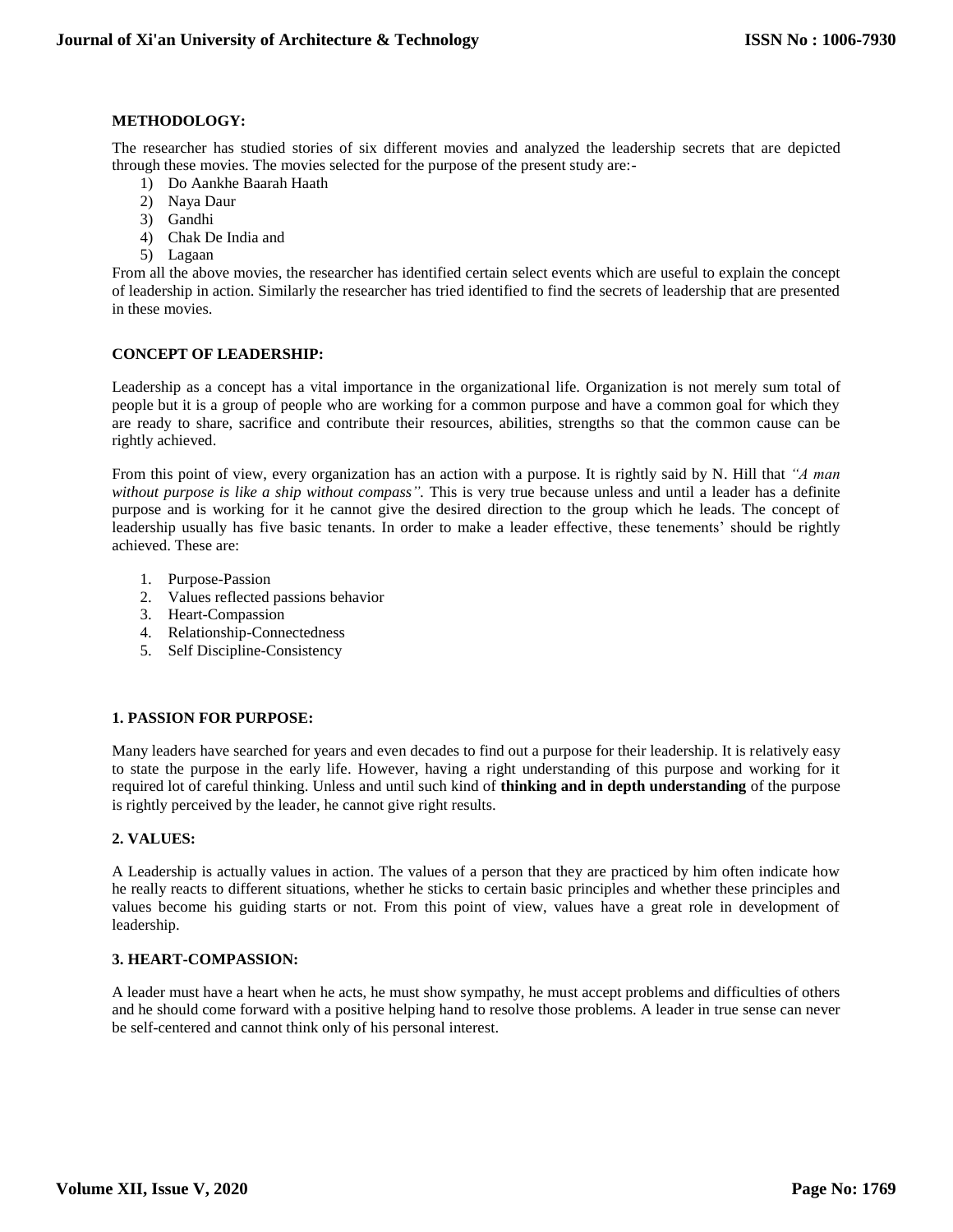#### **4. CONNECTED RELATIONSHIPS:**

Enduring relationships are built on connectedness and shared purpose of working together towards a common goal. Every person has a life story they want to share with their group. If the group is having open ears to listen to these stories, share the ideas with them and offering a positive response then only cohesiveness is rightly developed. It is sharing our life stories that will develop trust and intimacy with our colleagues. Leaders who are open with people even with sharing bad news or offering critical feedback establish the sense of connection that beats commitment are more welcome than others. Trust is built and sustained in the depths of this relationships and commitment is strengthened so that the obstacles of communication, ideologies, ideas and difference in view-points can be rightly overcome. When pressure mount relationships built on connectedness actually really grow.

# **5. PRACTICING SELF DISCIPLINES:**

Leaders are always being examined under microscope. Their behavior are observed, discussed and dissected by their employees as well as by read of outsiders. As they offer different responses to different situations that help others, and the group and followers to know how they react in practice and in real life. To be authentic, leaders must be behave with consistency and self-discipline not letting stress gets in the way of their judgment. They must learn to handle any kind of pressure and stay cool and calm. Handling unexpected challenges require being in pick condition like a professional athlete they need consistent habits to keep their minds sharp and their bodies in shape.

From the above discussion, it is very clear that authentic leadership or a good leader is the result of five certain basic disciplines which are explained above.

# **ANALYSIS OF MOVIES STUDIED FOR THE ABOVE PURPOSE:**

As stated the researcher has studied **five different movies** in order to understand different aspects of leadership. The first being **purpose**. **Purpose** is the most important aspect of being a good leader. The leader cannot work unless and until he is having a basic purpose or objective or mission which he wants to accomplish with the help of group and the available resources. A good leader usually is committed to cause. He usually believes in his philosophy, his ideology, his values and the goal for which he is striving. Many examples of such leaders and their behavior can be sort out from the book of history. Henry David Thorow has very rightly said, *"If one advances confidently in the direction of his dreams and endeavors to live the life which he has imagined, he will meet the success unexpected in common hours"*.

The case in point is the movie *"Do Aankhein Baarah Haath".* The leader of the group is leading a team of twelve notorious criminals who have no faith in the social system, ethics and values and bias values of human life. However, because of his personal example, the hero of the movie, the leader transforms their behavior, develops a positive attitude and cultivates a particular spirit which makes him a hero not only for his group but a role model and icon of a good behavior of a leader who can develop compassion, faith, belief and a right purpose of living.

In this movie, the hero of the movie is not preaching but practicing what he believes and that is why his leadership ultimately had a lasting impact on the viewers. The movie underlines the basic principle; a leadership must have a purpose and the purpose should be one which is accepted, adopted and applied by the followers in the group.

#### **VALUES REFLECTING BEHAVIOR:**

A leader who believes in certain principles and values and follows them inspite of heavy resistance, difficulties and problems usually works for the cause and creates a lasting impression, develops a particular philosophy, creates a band of followers who also start following the values and belief which the leader's share with them. The best example is the movie **"***Gandhi"***.**

In the movie *Gandhi*, the hero of the movie Gandhiji had set certain values which he considered as most important for his behavior and to achieve his goals. He is not bothered about the followers, about the opponents and anyone who is trying to stand against him. For him his values are more important and he is ready to sacrifice his life. In his words, *"I don't care what they say about me after I am gone. It just doesn't matter. That is not what I m about, worrying about what other people say are right about me. They can call me a saint or they can call me a Satan, it doesn't make any difference to me, what they say are right about me is not who am I anyway."* These beliefs or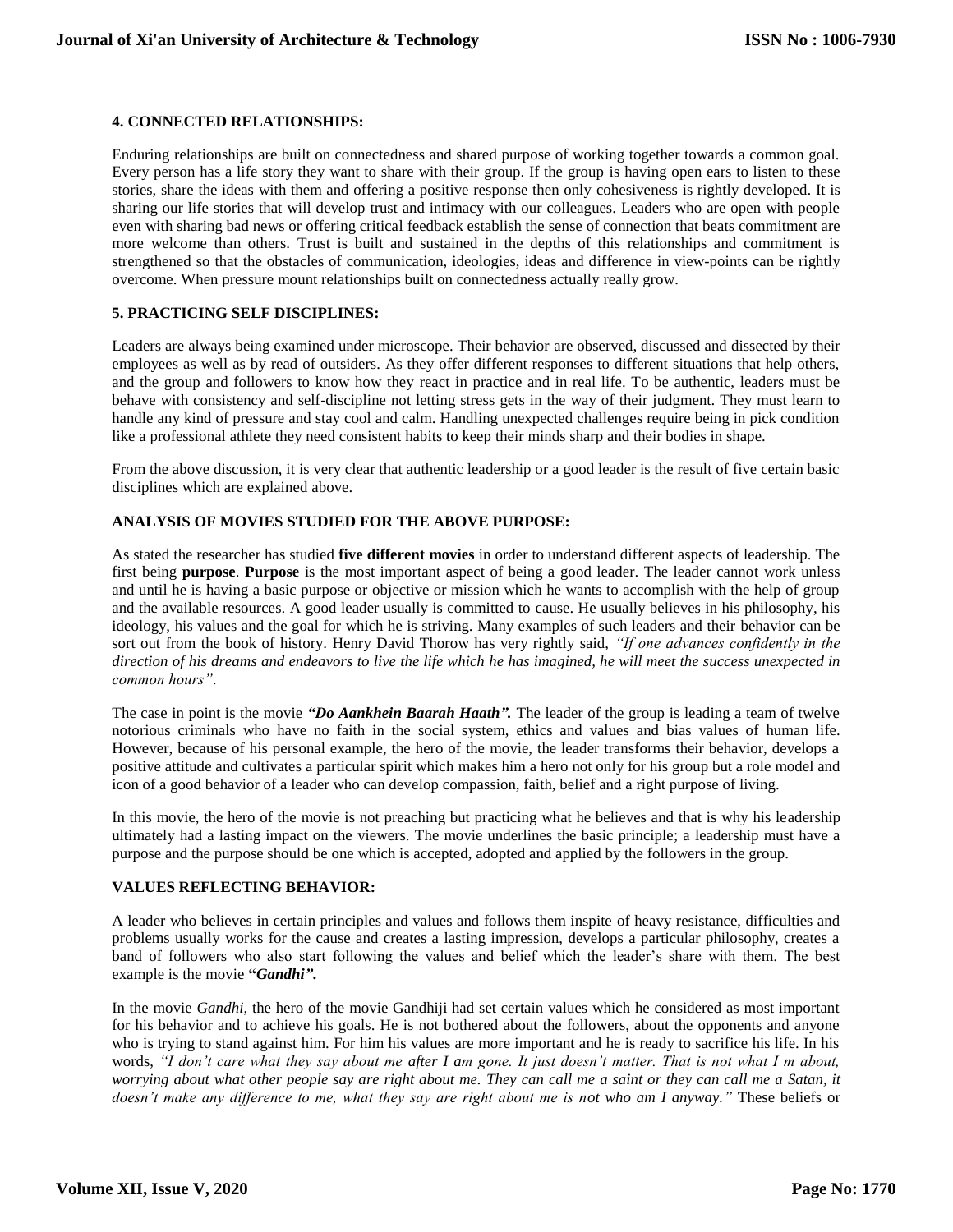values Gandhiji considered as most vital. For him liberation, independence, freedom of human beings and equality before law are the most important values. He believed in equity, fraternity and brotherhood as universal principles of life and for which he fought. The movie *Gandhi* depicts Gandhiji not only as a leader in action but as a leader who values and fights for a particular set of principles. The movie has a lasting impact because of the simplicity but strong faith and firm belief of Gandhi in his values.

A leader must be **compassionate** and must have a **human way of thinking**. His approach towards different problems should be close to ground realities, should consider various human problems and should try to solve these problems by adopting means and methods which are useful to resolve the conflicts, create a long lasting brand of intimacy, belongingness and friendship. The best example of this is depicted in the movie **"***Naya Daur"***.** *Naya Daur* is a movie that leads to a theme that it is not mere a profits, it is not mere achievement of goals but it is **caring and sharing human values** that is equally important function of a leader, of a manager and a businessman.

The hero of the movie tries to fight not for personal gains but because he cares to people and their problems. He tries to resolve the basic problems of human beings who are working for a cause, who are working for employment, who are being exploited and who are deprived of their basic rights to work by the exploitative nature of a businessman and entrepreneur. The movie also tries to develop a feeling that if human problems are solved with compassionate approach and human way of looking at different aspects of the problems, usually we get a positive response from the followers and the followers work selflessly because they have a faith that the problem is being solved in the desired manner.

# **ESTABLISHING CONNECTED RELATIONSHIPS AND DEVELOPING SOCIAL AS WELL AS GROUP CONNECTIVITY:**

Creating a band of followers and human values of belongingness is a very important aspect. The whole purpose of leadership is to develop intimacy and feeling of belongingness. A leader with a great band of followers usually is more successful than a leader who has charismatic abilities. Principle of belongingness is likely expressed by the opinion of Bram Tracie who has rightly said, *"The idea of helping others to be better and to feel better about themselves is the really big turn-on for the leaders and for everyone."*

A leader is not only to help and support the group but to create a confident that they belong to a common cause. They work for the betterment of their own self as well as for the improvement of the group to which they belong. When a leader cultivates this feeling then only the group starts achieving the most impossible targets. "*Chak De India***"** is a right movie to express this.

The depressed, defeated and failed performance; those who are insulted, humiliated and rejected they also can do magnificent things. They also can achieve the desired targets if given a right direction, if provided with appropriational set of motivational inputs if created a confidence. This basically requires a leadership that creates a feeling of belongingness and this point is rightly stressed in the movie as the hero tries to create the **feeling of belongingness**, the feeling of togetherness, the feeling of being one and working for the group. *"All for one and one for all*" is the secret of success of the leader which is rightly depicted in this movie.

This principle in the movie is rightly expressed in the famous quotation of which the hero uses the aim of his life. I think the purpose of life is to do something that contributes and helps you to touch people beyond our lifetime. I think the purpose of life is to do something that out last it and that is true. When we look at the theme of the movie, that the team players who are rejected, who are unwilling to do anything because they are denied of opportunities, who are not considered worthy of doing something positive, great and outstanding, come together, develop a confidence and try to achieve the most difficult target and ultimately, at the end they really do it.

The last and the most important principle of being an authentic leader are to set discipline and exhibiting a **consistency in human behavior**. The movie **"***Lagaan"* basically deals with the concept of **developing a consistent human behavior** trying to adhere to certain values and fighting for a common cause. In this movie, the hero *Bhuvan* tries to explain as to what the purpose of a team is and how the team under adverse circumstances in spite of limited resources and extreme difficult situations can achieve the target if rightly motivated.

This is done with the help of practicing, self discipline, creating confidence, creating team spirit and cultivating the desired idea of success as the ultimate goal of the team work. The situation in the movie is extremely worst and